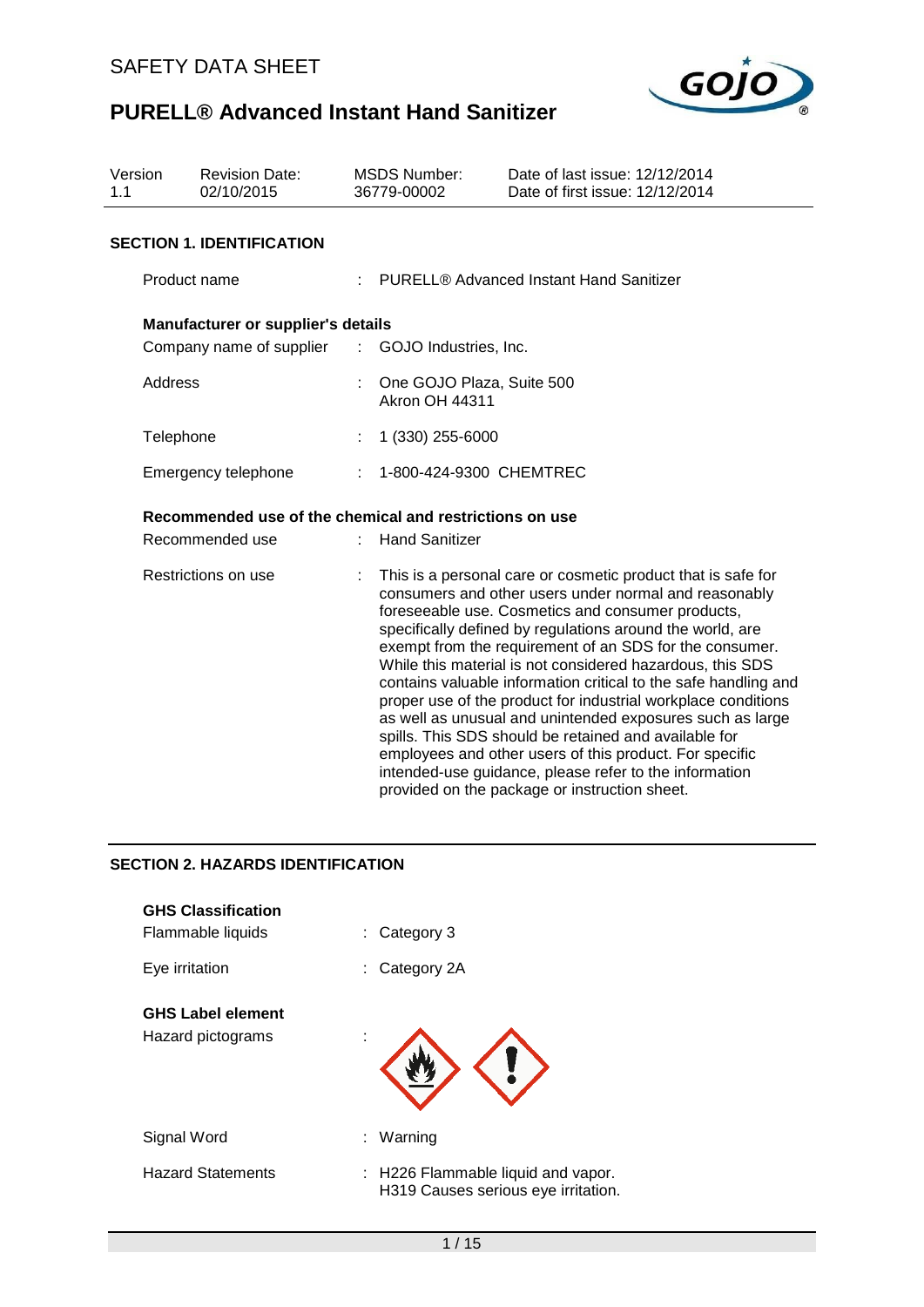

| Version | <b>Revision Date:</b>           | <b>MSDS Number:</b>                                                                                                                                  | Date of last issue: 12/12/2014                                                                                                                                                                                                                                                                                                                                                                                                                                                                                                                                                                                                                                                                                                                                                                                                         |
|---------|---------------------------------|------------------------------------------------------------------------------------------------------------------------------------------------------|----------------------------------------------------------------------------------------------------------------------------------------------------------------------------------------------------------------------------------------------------------------------------------------------------------------------------------------------------------------------------------------------------------------------------------------------------------------------------------------------------------------------------------------------------------------------------------------------------------------------------------------------------------------------------------------------------------------------------------------------------------------------------------------------------------------------------------------|
| 1.1     | 02/10/2015                      | 36779-00002                                                                                                                                          | Date of first issue: 12/12/2014                                                                                                                                                                                                                                                                                                                                                                                                                                                                                                                                                                                                                                                                                                                                                                                                        |
|         | <b>Precautionary Statements</b> | : Prevention:<br>No smoking.<br>equipment.<br><b>Response:</b><br>to do. Continue rinsing.<br>attention.<br>Storage:<br>Disposal:<br>disposal plant. | P210 Keep away from heat/sparks/open flames/hot surfaces. -<br>P233 Keep container tightly closed.<br>P241 Use explosion-proof electrical/ ventilating/lighting/<br>P242 Use only non-sparking tools.<br>P243 Take precautionary measures against static discharge.<br>P264 Wash skin thoroughly after handling.<br>P280 Wear protective gloves/ eye protection/ face protection.<br>P303 + P361 + P353 IF ON SKIN (or hair): Take off immediately<br>all contaminated clothing. Rinse skin with water/shower.<br>P305 + P351 + P338 IF IN EYES: Rinse cautiously with water<br>for several minutes. Remove contact lenses, if present and easy<br>P337 + P313 If eye irritation persists: Get medical advice/<br>P403 + P235 Store in a well-ventilated place. Keep cool.<br>P501 Dispose of contents/ container to an approved waste |

#### **Other hazards**

Vapors may form explosive mixture with air.

## **SECTION 3. COMPOSITION/INFORMATION ON INGREDIENTS**

Substance / Mixture : Mixture

# **Hazardous ingredients**

| <b>Chemical Name</b> | CAS-No. | Concentration (%) |
|----------------------|---------|-------------------|
| Ethanol              | 64-17-5 | $>= 50 - 70$      |
| Propan-2-ol          | 67-63-0 | $-5$<br>$>=$ 1    |

### **SECTION 4. FIRST AID MEASURES**

| General advice          | : In the case of accident or if you feel unwell, seek medical<br>advice immediately.<br>When symptoms persist or in all cases of doubt seek medical<br>advice. |
|-------------------------|----------------------------------------------------------------------------------------------------------------------------------------------------------------|
| If inhaled              | : If inhaled, remove to fresh air.<br>Get medical attention if symptoms occur.                                                                                 |
| In case of skin contact | : Wash with water and soap as a precaution.<br>Get medical attention if symptoms occur.                                                                        |
| In case of eye contact  | : In case of contact, immediately flush eyes with plenty of water<br>for at least 15 minutes.<br>If easy to do, remove contact lens, if worn.                  |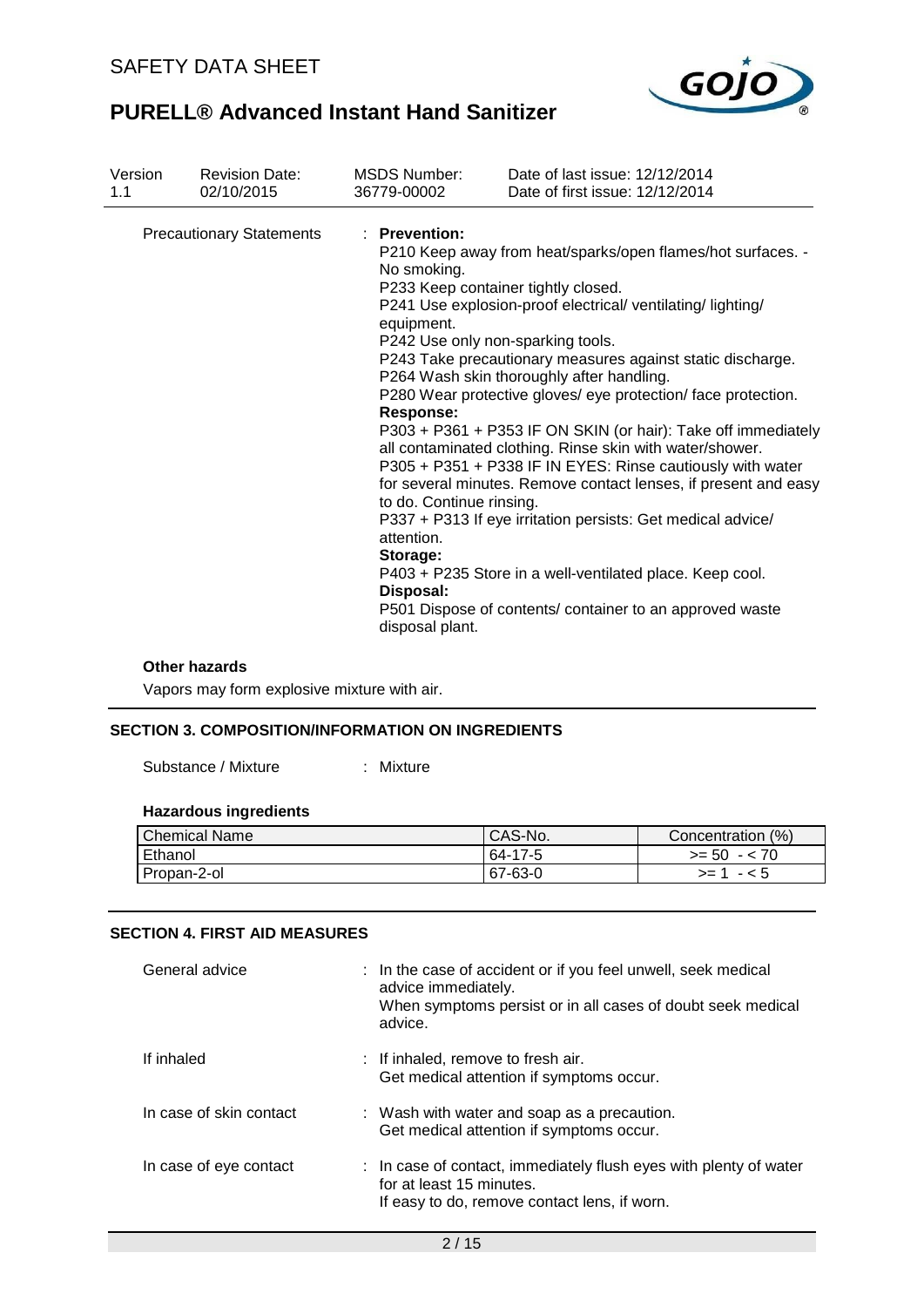

| Version<br>1.1             | <b>Revision Date:</b><br>02/10/2015                    | MSDS Number:<br>36779-00002                                                                                                                                         | Date of last issue: 12/12/2014<br>Date of first issue: 12/12/2014                   |
|----------------------------|--------------------------------------------------------|---------------------------------------------------------------------------------------------------------------------------------------------------------------------|-------------------------------------------------------------------------------------|
|                            | If swallowed                                           | Get medical attention.<br>Rinse mouth thoroughly with water.                                                                                                        | : If swallowed, DO NOT induce vomiting.<br>Get medical attention if symptoms occur. |
| delayed                    | Most important symptoms<br>and effects, both acute and | : Causes serious eye irritation.                                                                                                                                    |                                                                                     |
| Protection of first-aiders |                                                        | : First Aid responders should pay attention to self-protection,<br>and use the recommended personal protective equipment<br>when the potential for exposure exists. |                                                                                     |
|                            | Notes to physician                                     |                                                                                                                                                                     | : Treat symptomatically and supportively.                                           |

## **SECTION 5. FIRE-FIGHTING MEASURES**

| Suitable extinguishing media                       | : Water spray<br>Alcohol-resistant foam<br>Dry chemical<br>Carbon dioxide (CO2)                                                                                                                                                                         |
|----------------------------------------------------|---------------------------------------------------------------------------------------------------------------------------------------------------------------------------------------------------------------------------------------------------------|
| Unsuitable extinguishing<br>media                  | : High volume water jet                                                                                                                                                                                                                                 |
| Specific hazards during fire<br>fighting           | : Do not use a solid water stream as it may scatter and spread<br>fire.<br>Flash back possible over considerable distance.<br>Vapors may form explosive mixtures with air.<br>Exposure to combustion products may be a hazard to health.                |
| Hazardous combustion prod- : Carbon oxides<br>ucts |                                                                                                                                                                                                                                                         |
| Specific extinguishing<br>methods                  | : Use extinguishing measures that are appropriate to local<br>circumstances and the surrounding environment.<br>Use water spray to cool unopened containers.<br>Remove undamaged containers from fire area if it is safe to do<br>SO.<br>Evacuate area. |
| Special protective equipment<br>for fire-fighters  | : In the event of fire, wear self-contained breathing apparatus.<br>Use personal protective equipment.                                                                                                                                                  |

# **SECTION 6. ACCIDENTAL RELEASE MEASURES**

| Personal precautions,<br>protective equipment and<br>emergency procedures | : Remove all sources of ignition.<br>Use personal protective equipment.<br>Follow safe handling advice and personal protective<br>equipment recommendations. |
|---------------------------------------------------------------------------|--------------------------------------------------------------------------------------------------------------------------------------------------------------|
| Environmental precautions                                                 | : Discharge into the environment must be avoided.                                                                                                            |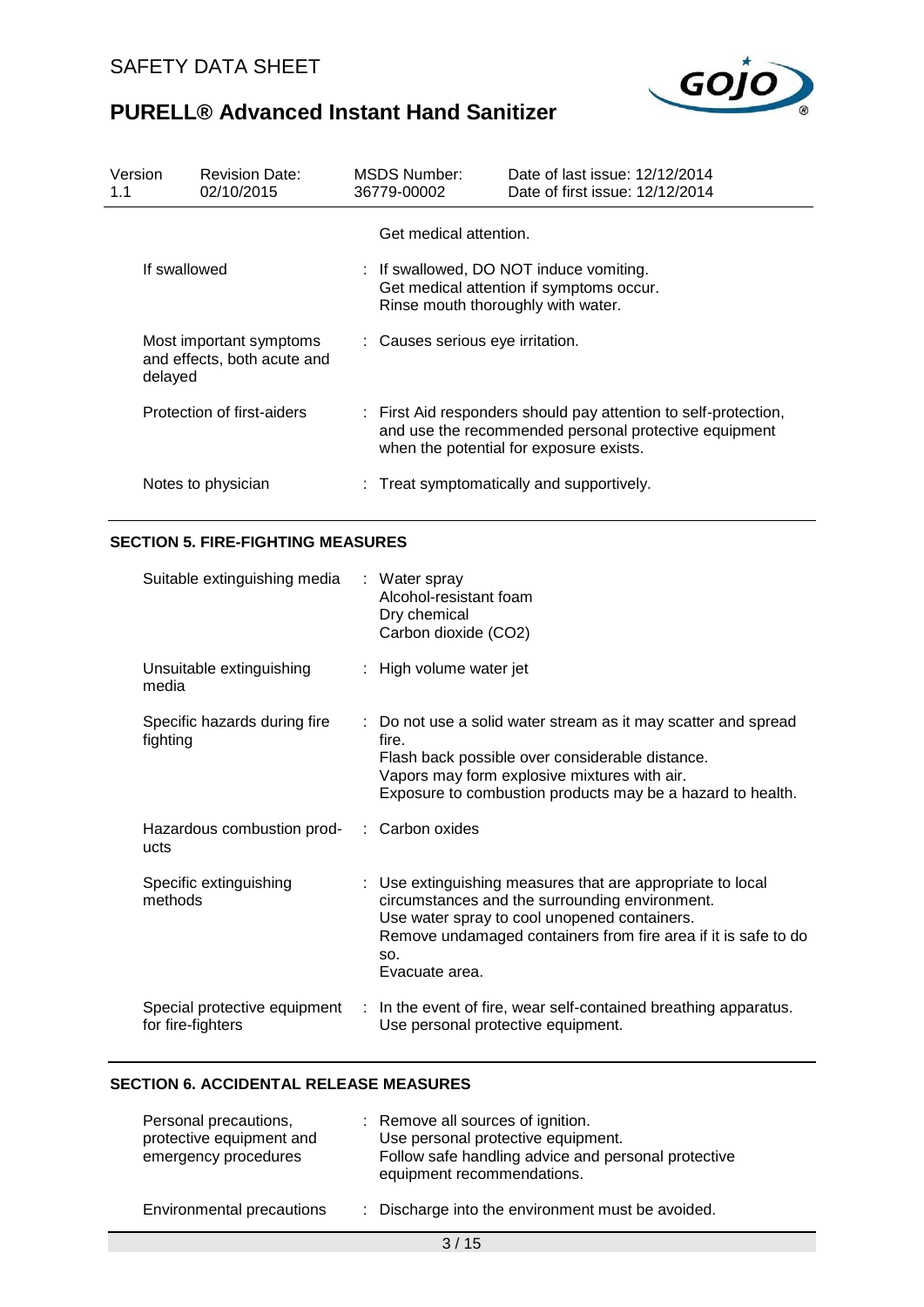

| Version<br>1.1                                           | <b>Revision Date:</b><br>02/10/2015 | <b>MSDS Number:</b><br>36779-00002                                       | Date of last issue: 12/12/2014<br>Date of first issue: 12/12/2014                                                                                                                                                                                                                                                                                                                                                                                                                                                                                                                                                                                                                                    |
|----------------------------------------------------------|-------------------------------------|--------------------------------------------------------------------------|------------------------------------------------------------------------------------------------------------------------------------------------------------------------------------------------------------------------------------------------------------------------------------------------------------------------------------------------------------------------------------------------------------------------------------------------------------------------------------------------------------------------------------------------------------------------------------------------------------------------------------------------------------------------------------------------------|
|                                                          |                                     | barriers).<br>cannot be contained.                                       | Prevent further leakage or spillage if safe to do so.<br>Prevent spreading over a wide area (e.g. by containment or oil<br>Retain and dispose of contaminated wash water.<br>Local authorities should be advised if significant spillages                                                                                                                                                                                                                                                                                                                                                                                                                                                            |
| Methods and materials for<br>containment and cleaning up |                                     | : Non-sparking tools should be used.<br>jet.<br>container.<br>absorbent. | Soak up with inert absorbent material.<br>Suppress (knock down) gases/vapors/mists with a water spray<br>For large spills, provide diking or other appropriate<br>containment to keep material from spreading. If diked material<br>can be pumped, store recovered material in appropriate<br>Clean up remaining materials from spill with suitable<br>Local or national regulations may apply to releases and<br>disposal of this material, as well as those materials and items<br>employed in the cleanup of releases. You will need to<br>determine which regulations are applicable.<br>Sections 13 and 15 of this SDS provide information regarding<br>certain local or national requirements. |

### **SECTION 7. HANDLING AND STORAGE**

| <b>Technical measures</b>   | : See Engineering measures under EXPOSURE<br>CONTROLS/PERSONAL PROTECTION section.                                                                                                                                                                                                                                                                                                                                                                                                  |
|-----------------------------|-------------------------------------------------------------------------------------------------------------------------------------------------------------------------------------------------------------------------------------------------------------------------------------------------------------------------------------------------------------------------------------------------------------------------------------------------------------------------------------|
| Local/Total ventilation     | : Use with local exhaust ventilation.<br>Use only in an area equipped with explosion proof exhaust<br>ventilation.                                                                                                                                                                                                                                                                                                                                                                  |
| Advice on safe handling     | : Do not breathe vapors or spray mist.<br>Do not swallow.<br>Do not get in eyes.<br>Avoid prolonged or repeated contact with skin.<br>Handle in accordance with good industrial hygiene and safety<br>practice.<br>Non-sparking tools should be used.<br>Keep container tightly closed.<br>Keep away from heat and sources of ignition.<br>Take precautionary measures against static discharges.<br>Take care to prevent spills, waste and minimize release to the<br>environment. |
| Conditions for safe storage | Keep in properly labeled containers.<br>Keep tightly closed.<br>Keep in a cool, well-ventilated place.<br>Store in accordance with the particular national regulations.<br>Keep away from heat and sources of ignition.                                                                                                                                                                                                                                                             |
| Materials to avoid          | : Do not store with the following product types:<br>Strong oxidizing agents                                                                                                                                                                                                                                                                                                                                                                                                         |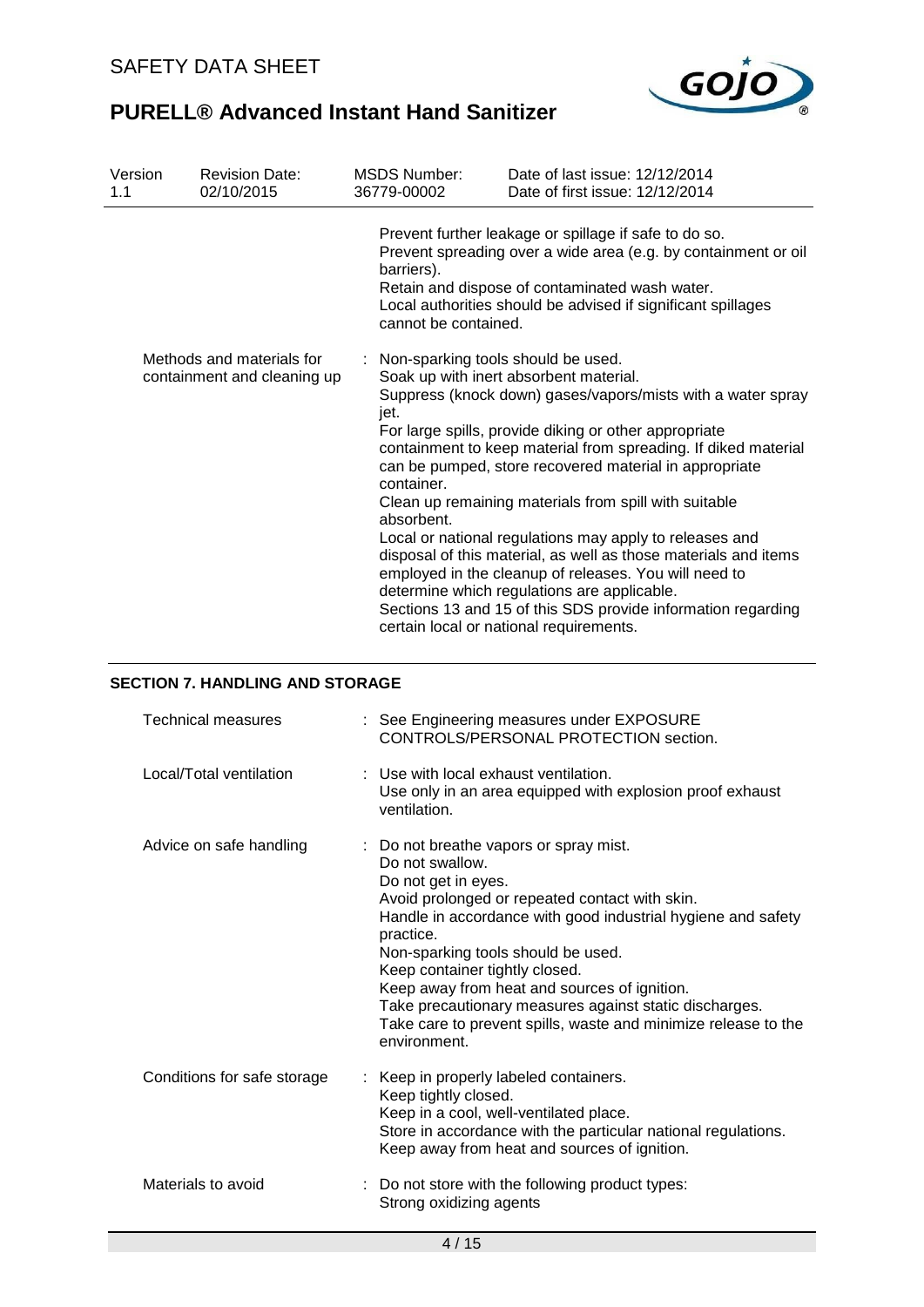

| Version | <b>Revision Date:</b> | MSDS Number:                                                                                                                      | Date of last issue: 12/12/2014                                                                   |
|---------|-----------------------|-----------------------------------------------------------------------------------------------------------------------------------|--------------------------------------------------------------------------------------------------|
| 1.1     | 02/10/2015            | 36779-00002                                                                                                                       | Date of first issue: 12/12/2014                                                                  |
|         |                       | Organic peroxides<br>Flammable solids<br>Pyrophoric liquids<br>Pyrophoric solids<br>flammable gases<br><b>Explosives</b><br>Gases | Self-heating substances and mixtures<br>Substances and mixtures which in contact with water emit |

### **SECTION 8. EXPOSURE CONTROLS/PERSONAL PROTECTION**

| Ingredients | CAS-No. | Value type<br>(Form of<br>exposure) | Control<br>parameters /<br>Permissible<br>concentration | <b>Basis</b>     |
|-------------|---------|-------------------------------------|---------------------------------------------------------|------------------|
| Ethanol     | 64-17-5 | <b>TWA</b>                          | 1,000 ppm<br>1,900 mg/m3                                | <b>NIOSH REL</b> |
|             |         | <b>TWA</b>                          | 1,000 ppm<br>1,900 mg/m3                                | OSHA Z-1         |
|             |         | <b>STEL</b>                         | 1,000 ppm                                               | <b>ACGIH</b>     |
| Propan-2-ol | 67-63-0 | <b>TWA</b>                          | 200 ppm                                                 | <b>ACGIH</b>     |
|             |         | <b>STEL</b>                         | 400 ppm                                                 | <b>ACGIH</b>     |
|             |         | <b>TWA</b>                          | 400 ppm<br>980 mg/m3                                    | <b>NIOSH REL</b> |
|             |         | ST                                  | 500 ppm<br>1,225 mg/m3                                  | <b>NIOSH REL</b> |
|             |         | <b>TWA</b>                          | 400 ppm<br>980 mg/m3                                    | OSHA Z-1         |

### **Ingredients with workplace control parameters**

### **Biological occupational exposure limits**

| Ingredients | CAS-No. | Control<br>parameters | Biological<br>specimen | Sam-<br>pling<br>time                         | Permissible<br>concentratio<br>n | <b>Basis</b>        |
|-------------|---------|-----------------------|------------------------|-----------------------------------------------|----------------------------------|---------------------|
| Propan-2-ol | 67-63-0 | Acetone               | Urine                  | End of<br>shift at<br>end of<br>work-<br>week | $40$ mg/l                        | <b>ACGIH</b><br>BEI |

**Engineering measures** : Minimize workplace exposure concentrations. Use only in an area equipped with explosion proof exhaust ventilation. Use with local exhaust ventilation.

#### **Personal protective equipment**

Respiratory protection : General and local exhaust ventilation is recommended to maintain vapor exposures below recommended limits. Where concentrations are above recommended limits or are unknown, appropriate respiratory protection should be worn. Follow OSHA respirator regulations (29 CFR 1910.134) and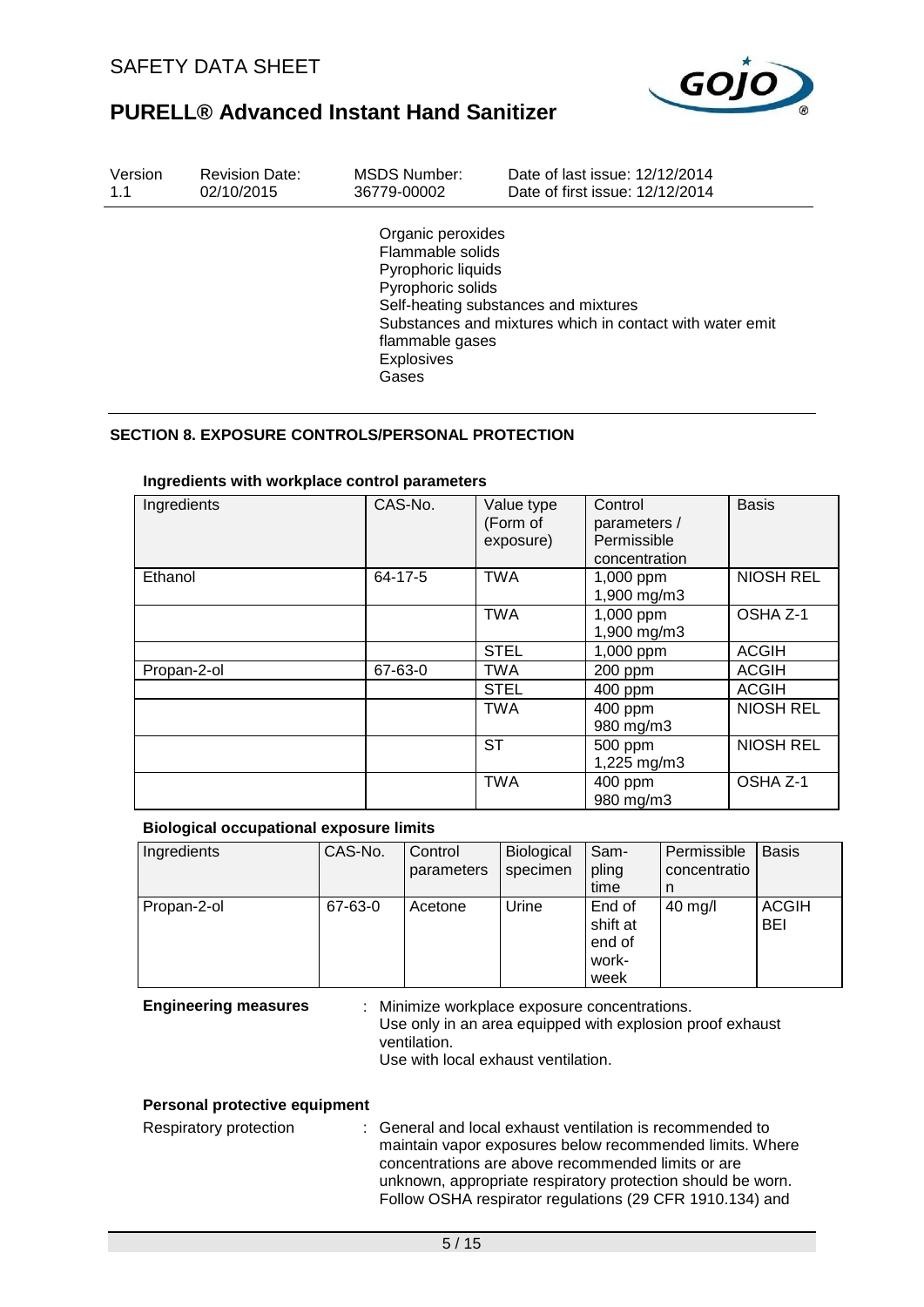

| Version<br>1.1                          |                | <b>Revision Date:</b><br>02/10/2015 |                          | <b>MSDS Number:</b><br>36779-00002                   | Date of last issue: 12/12/2014<br>Date of first issue: 12/12/2014                                                                                                                                                                                                                                                                                                        |
|-----------------------------------------|----------------|-------------------------------------|--------------------------|------------------------------------------------------|--------------------------------------------------------------------------------------------------------------------------------------------------------------------------------------------------------------------------------------------------------------------------------------------------------------------------------------------------------------------------|
|                                         |                |                                     |                          | adequate protection.                                 | use NIOSH/MSHA approved respirators. Protection provided<br>by air purifying respirators against exposure to any<br>hazardous chemical is limited. Use a positive pressure air<br>supplied respirator if there is any potential for uncontrolled<br>release, exposure levels are unknown, or any other<br>circumstance where air purifying respirators may not provide   |
| Hand protection<br>Material<br>Material |                |                                     | Impervious gloves        |                                                      |                                                                                                                                                                                                                                                                                                                                                                          |
|                                         |                |                                     | : Flame retardant gloves |                                                      |                                                                                                                                                                                                                                                                                                                                                                          |
|                                         | Remarks        |                                     |                          | breaks and at the end of workday.                    | Choose gloves to protect hands against chemicals depending<br>on the concentration specific to place of work. Breakthrough<br>time is not determined for the product. Change gloves often!<br>For special applications, we recommend clarifying the<br>resistance to chemicals of the aforementioned protective<br>gloves with the glove manufacturer. Wash hands before |
|                                         | Eye protection |                                     | t,                       | Safety goggles                                       | Wear the following personal protective equipment:                                                                                                                                                                                                                                                                                                                        |
|                                         |                | Skin and body protection            |                          | potential.<br>clothing (gloves, aprons, boots, etc). | Select appropriate protective clothing based on chemical<br>resistance data and an assessment of the local exposure<br>Wear the following personal protective equipment:<br>Flame retardant antistatic protective clothing.<br>Skin contact must be avoided by using impervious protective                                                                               |
|                                         |                | Hygiene measures                    |                          | located close to the working place.                  | : Ensure that eye flushing systems and safety showers are<br>When using do not eat, drink or smoke.<br>Wash contaminated clothing before re-use.                                                                                                                                                                                                                         |

## **SECTION 9. PHYSICAL AND CHEMICAL PROPERTIES**

| Appearance                                 | liquid                            |
|--------------------------------------------|-----------------------------------|
| Color                                      | : clear, Colorless to pale yellow |
| Odor                                       | citrus                            |
| Odor Threshold                             | No data available                 |
| рH                                         | $: 6.5 - 8.5$                     |
| Melting point/freezing point               | No data available                 |
| Initial boiling point and boiling<br>range | : 70 °C                           |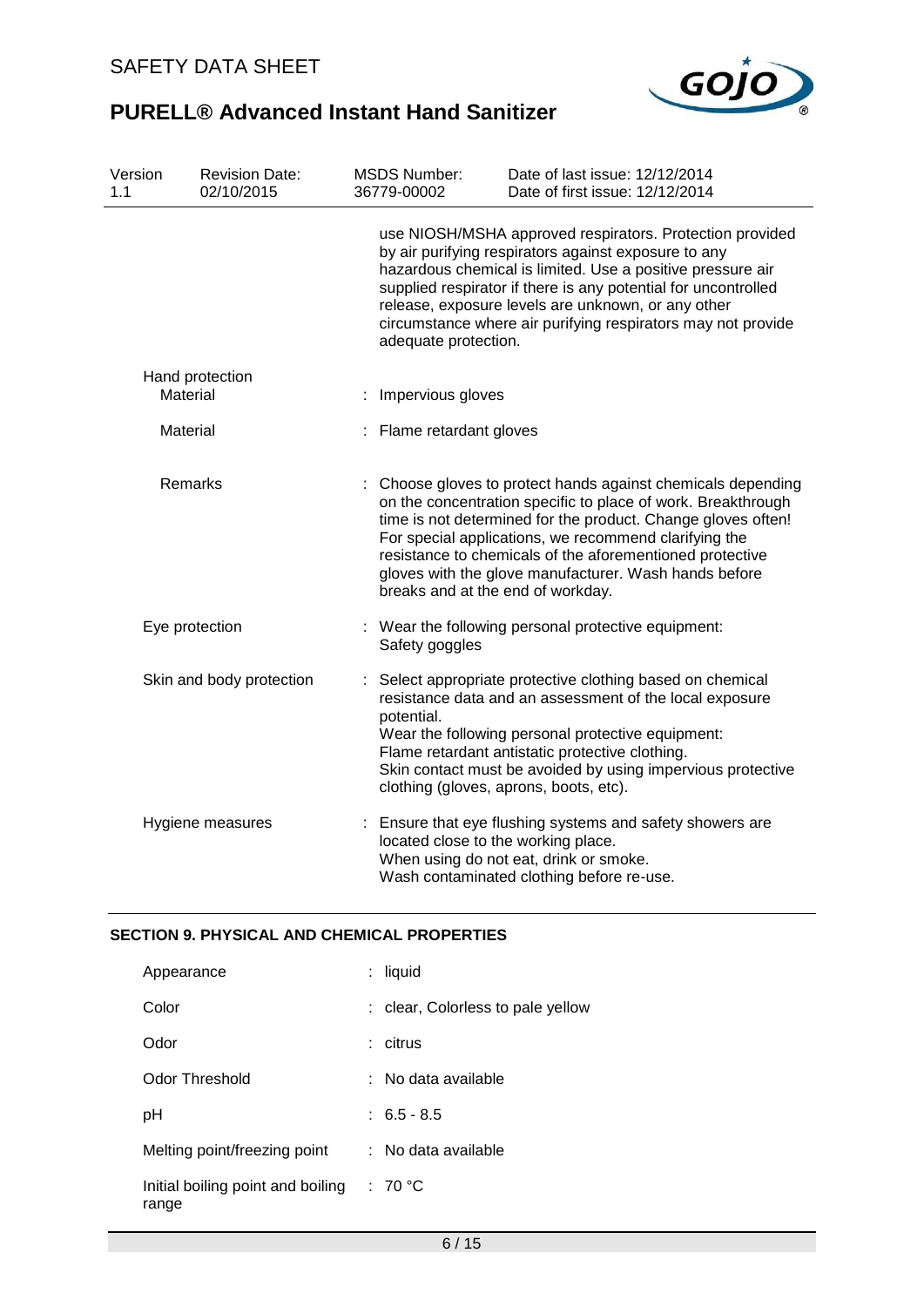

| Version<br>1.1 |                       | <b>Revision Date:</b><br>02/10/2015 | <b>MSDS Number:</b><br>36779-00002 | Date of last issue: 12/12/2014<br>Date of first issue: 12/12/2014 |
|----------------|-----------------------|-------------------------------------|------------------------------------|-------------------------------------------------------------------|
|                |                       |                                     |                                    |                                                                   |
|                | Flash point           |                                     | : 25 °C                            |                                                                   |
|                |                       | Evaporation rate                    | : No data available                |                                                                   |
|                |                       | Flammability (solid, gas)           | : Not applicable                   |                                                                   |
|                | Upper explosion limit |                                     | : No data available                |                                                                   |
|                |                       | Lower explosion limit               | No data available                  |                                                                   |
|                | Vapor pressure        |                                     | : No data available                |                                                                   |
|                |                       | Relative vapor density              | : No data available                |                                                                   |
|                | Density               |                                     | : $0.8750$ g/cm3                   |                                                                   |
|                | Solubility(ies)       | Water solubility                    | : soluble                          |                                                                   |
|                | octanol/water         | Partition coefficient: n-           | : Not applicable                   |                                                                   |
|                |                       | Autoignition temperature            | : No data available                |                                                                   |
|                |                       | Decomposition temperature           |                                    | : The substance or mixture is not classified self-reactive.       |
|                | Viscosity             | Viscosity, kinematic                | : $3,500 - 23,000$ mm2/s (20 °C)   |                                                                   |
|                |                       | <b>Explosive properties</b>         | : Not explosive                    |                                                                   |
|                |                       | Oxidizing properties                |                                    | : The substance or mixture is not classified as oxidizing.        |

# **SECTION 10. STABILITY AND REACTIVITY**

| Reactivity                              | : Not classified as a reactivity hazard.                                                                                |
|-----------------------------------------|-------------------------------------------------------------------------------------------------------------------------|
| Chemical stability                      | $\therefore$ Stable under normal conditions.                                                                            |
| Possibility of hazardous reac-<br>tions | : Flammable liquid and vapor.<br>Vapors may form explosive mixture with air.<br>Can react with strong oxidizing agents. |
| Conditions to avoid                     | : Heat, flames and sparks.                                                                                              |
| Incompatible materials                  | : Oxidizing agents                                                                                                      |
| Hazardous decomposition<br>products     | : No hazardous decomposition products are known.                                                                        |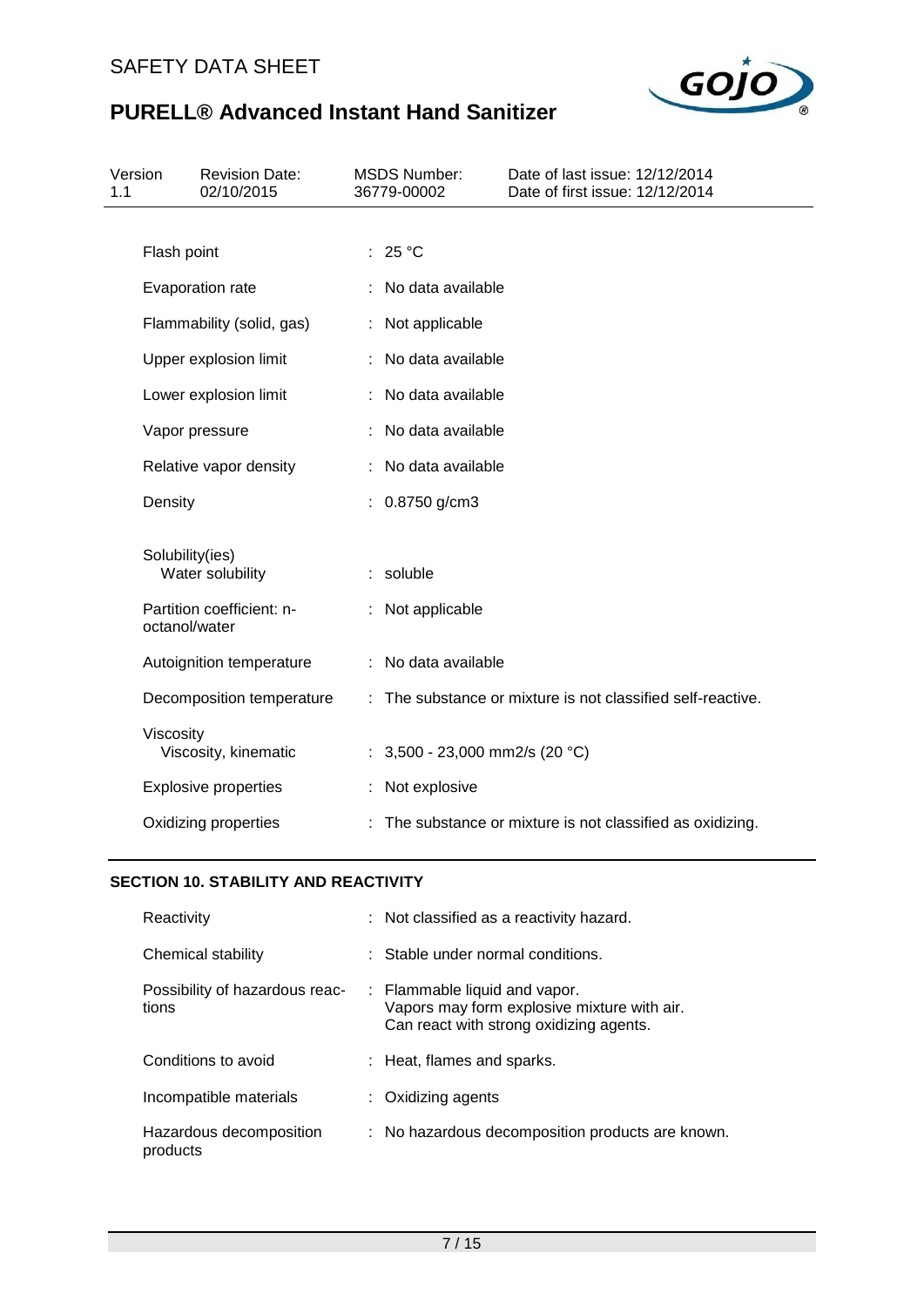

| Version<br>1.1 |                                                        | <b>Revision Date:</b><br>02/10/2015                                                | <b>MSDS Number:</b><br>36779-00002                                        | Date of last issue: 12/12/2014<br>Date of first issue: 12/12/2014 |
|----------------|--------------------------------------------------------|------------------------------------------------------------------------------------|---------------------------------------------------------------------------|-------------------------------------------------------------------|
|                |                                                        | <b>SECTION 11. TOXICOLOGICAL INFORMATION</b>                                       |                                                                           |                                                                   |
|                | Inhalation<br>Skin contact<br>Ingestion<br>Eye contact | Information on likely routes of exposure                                           |                                                                           |                                                                   |
|                |                                                        | <b>Acute toxicity</b>                                                              |                                                                           |                                                                   |
|                |                                                        | Not classified based on available information.                                     |                                                                           |                                                                   |
|                | <b>Product:</b>                                        | Acute oral toxicity                                                                | Method: Calculation method                                                | : Acute toxicity estimate: $> 5,000$ mg/kg                        |
|                | Ingredients:<br>Ethanol:                               |                                                                                    |                                                                           |                                                                   |
|                |                                                        | Acute oral toxicity                                                                | : LD50 (Rat): $> 5,000$ mg/kg                                             |                                                                   |
|                |                                                        | Acute inhalation toxicity                                                          | : LC50 (Rat): 124.7 mg/l<br>Exposure time: 4 h<br>Test atmosphere: vapor  |                                                                   |
|                | Propan-2-ol:                                           |                                                                                    |                                                                           |                                                                   |
|                |                                                        | Acute oral toxicity                                                                | : LD50 (Rat): $> 5,000$ mg/kg                                             |                                                                   |
|                |                                                        | Acute inhalation toxicity                                                          | : $LC50$ (Rat): 72.6 mg/l<br>Exposure time: 4 h<br>Test atmosphere: vapor |                                                                   |
|                |                                                        | Acute dermal toxicity                                                              | : LD50 (Rat): $> 5,000$ mg/kg                                             |                                                                   |
|                |                                                        | <b>Skin corrosion/irritation</b><br>Not classified based on available information. |                                                                           |                                                                   |
|                | <b>Product:</b>                                        | Result: No skin irritation                                                         |                                                                           |                                                                   |

## **Ingredients:**

**Ethanol:** Species: Rabbit Method: OECD Test Guideline 404 Result: No skin irritation

### **Propan-2-ol:**

Species: Rabbit Result: No skin irritation

### **Serious eye damage/eye irritation**

Causes serious eye irritation.

### **Ingredients:**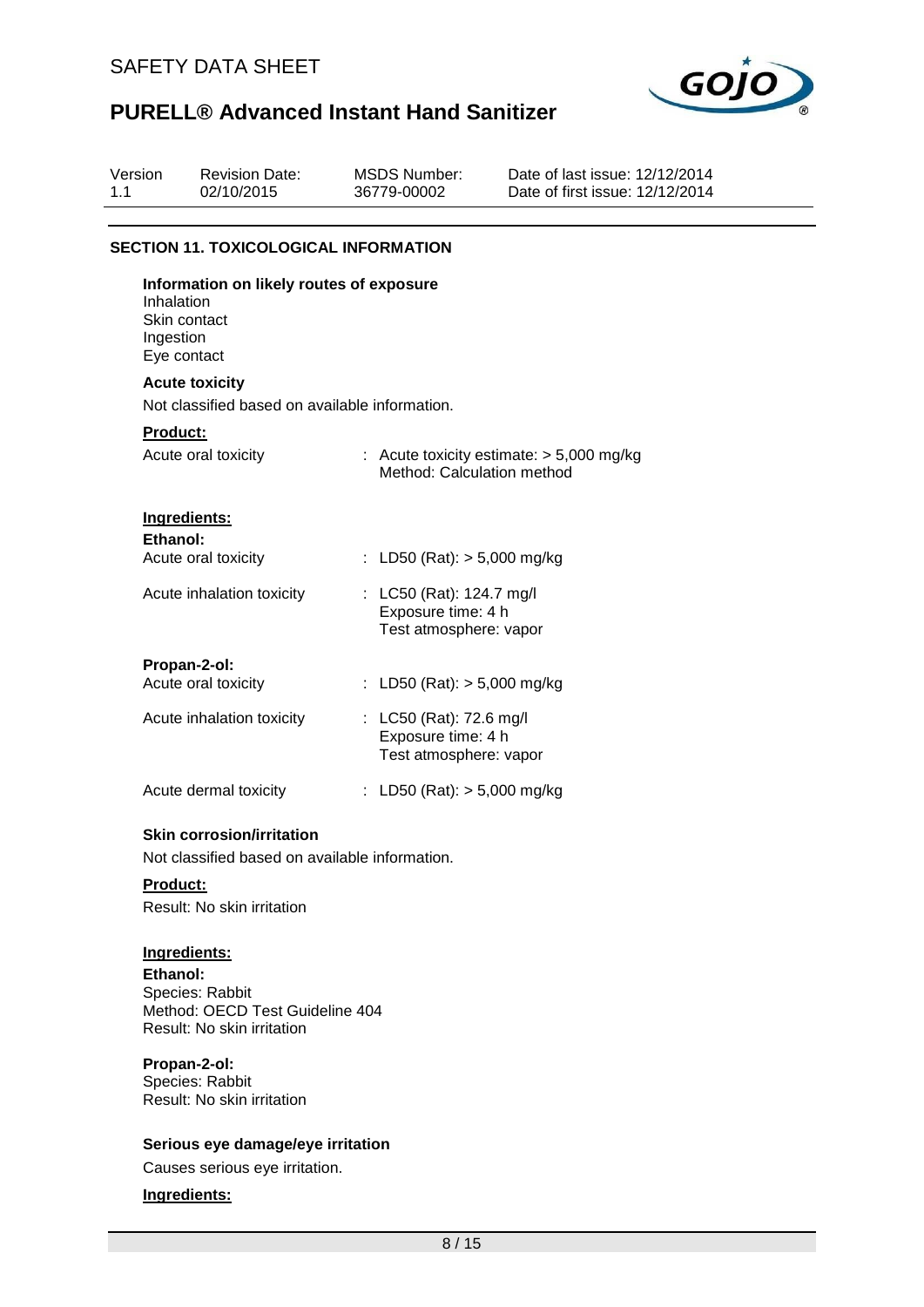

| Version<br>1.1  | <b>Revision Date:</b><br>02/10/2015                                                                                                                                                  |  | <b>MSDS Number:</b><br>36779-00002                                 | Date of last issue: 12/12/2014<br>Date of first issue: 12/12/2014 |                                                              |  |  |  |
|-----------------|--------------------------------------------------------------------------------------------------------------------------------------------------------------------------------------|--|--------------------------------------------------------------------|-------------------------------------------------------------------|--------------------------------------------------------------|--|--|--|
| Ethanol:        | Species: Rabbit<br>Result: Irritation to eyes, reversing within 21 days<br>Method: OECD Test Guideline 405                                                                           |  |                                                                    |                                                                   |                                                              |  |  |  |
|                 | Propan-2-ol:<br>Species: Rabbit<br>Result: Irritation to eyes, reversing within 21 days                                                                                              |  |                                                                    |                                                                   |                                                              |  |  |  |
|                 | Respiratory or skin sensitization<br>Skin sensitization: Not classified based on available information.<br>Respiratory sensitization: Not classified based on available information. |  |                                                                    |                                                                   |                                                              |  |  |  |
| <b>Product:</b> |                                                                                                                                                                                      |  |                                                                    |                                                                   |                                                              |  |  |  |
|                 | Assessment: Does not cause skin sensitization.                                                                                                                                       |  |                                                                    |                                                                   |                                                              |  |  |  |
|                 | Ingredients:<br>Ethanol:<br>Test Type: Local lymph node assay (LLNA)<br>Routes of exposure: Skin contact<br>Species: Mouse<br>Result: negative                                       |  |                                                                    |                                                                   |                                                              |  |  |  |
|                 | Propan-2-ol:<br><b>Test Type: Buehler Test</b><br>Routes of exposure: Skin contact<br>Species: Guinea pig<br>Method: OECD Test Guideline 406<br>Result: negative                     |  |                                                                    |                                                                   |                                                              |  |  |  |
|                 | <b>Germ cell mutagenicity</b>                                                                                                                                                        |  |                                                                    |                                                                   |                                                              |  |  |  |
|                 | Not classified based on available information.                                                                                                                                       |  |                                                                    |                                                                   |                                                              |  |  |  |
|                 | Ingredients:                                                                                                                                                                         |  |                                                                    |                                                                   |                                                              |  |  |  |
| Ethanol:        | Genotoxicity in vitro                                                                                                                                                                |  | Result: negative                                                   | : Test Type: In vitro mammalian cell gene mutation test           |                                                              |  |  |  |
|                 | Genotoxicity in vivo                                                                                                                                                                 |  | Species: Mouse<br>Application Route: Ingestion<br>Result: negative |                                                                   | Test Type: Rodent dominant lethal test (germ cell) (in vivo) |  |  |  |
|                 | Propan-2-ol:                                                                                                                                                                         |  |                                                                    |                                                                   |                                                              |  |  |  |
|                 | Genotoxicity in vitro                                                                                                                                                                |  | Result: negative                                                   | Test Type: Bacterial reverse mutation assay (AMES)                |                                                              |  |  |  |
|                 | Genotoxicity in vivo                                                                                                                                                                 |  | cytogenetic assay)<br>Species: Mouse                               | Application Route: Intraperitoneal injection                      | Test Type: Mammalian erythrocyte micronucleus test (in vivo  |  |  |  |

Result: negative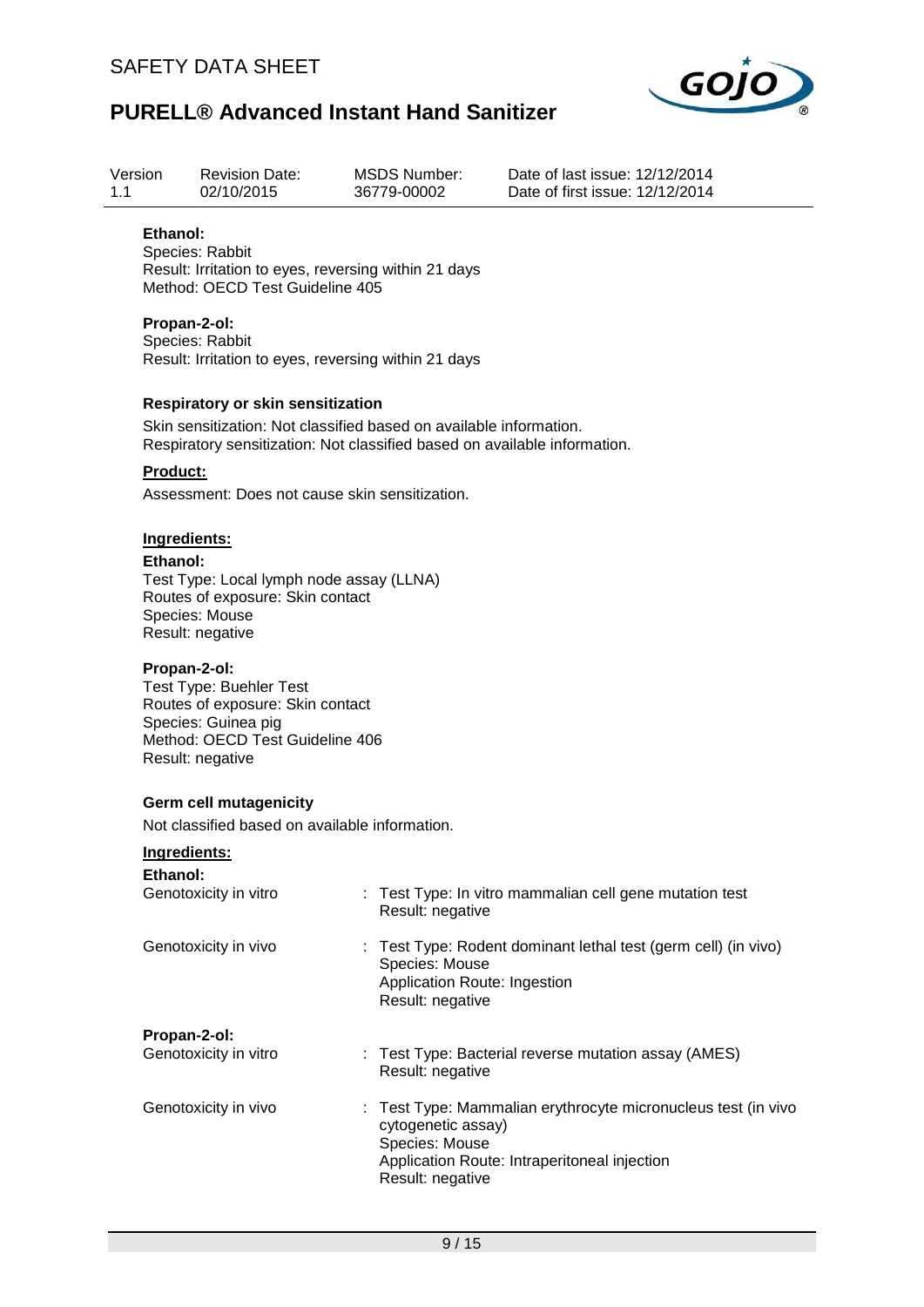

| Version<br>1.1 | <b>Revision Date:</b><br>02/10/2015                                                                                                                                      | <b>MSDS Number:</b><br>36779-00002                                                                                                                             | Date of last issue: 12/12/2014<br>Date of first issue: 12/12/2014                        |  |  |  |
|----------------|--------------------------------------------------------------------------------------------------------------------------------------------------------------------------|----------------------------------------------------------------------------------------------------------------------------------------------------------------|------------------------------------------------------------------------------------------|--|--|--|
|                | Carcinogenicity<br>Not classified based on available information.                                                                                                        |                                                                                                                                                                |                                                                                          |  |  |  |
|                | Ingredients:<br>Propan-2-ol:<br>Species: Rat<br>Application Route: inhalation (vapor)<br>Exposure time: 104 weeks<br>Method: OECD Test Guideline 451<br>Result: negative |                                                                                                                                                                |                                                                                          |  |  |  |
| <b>IARC</b>    |                                                                                                                                                                          | No ingredient of this product present at levels greater than or<br>equal to 0.1% is identified as probable, possible or confirmed<br>human carcinogen by IARC. |                                                                                          |  |  |  |
| <b>OSHA</b>    |                                                                                                                                                                          | No ingredient of this product present at levels greater than or<br>equal to 0.1% is identified as a carcinogen or potential carcino-<br>gen by OSHA.           |                                                                                          |  |  |  |
| NTP            |                                                                                                                                                                          | No ingredient of this product present at levels greater than or<br>equal to 0.1% is identified as a known or anticipated carcinogen<br>by NTP.                 |                                                                                          |  |  |  |
|                | <b>Reproductive toxicity</b><br>Not classified based on available information.                                                                                           |                                                                                                                                                                |                                                                                          |  |  |  |
|                | Ingredients:                                                                                                                                                             |                                                                                                                                                                |                                                                                          |  |  |  |
| Ethanol:       | Effects on fertility                                                                                                                                                     | Species: Mouse<br>Application Route: Ingestion<br>Result: negative                                                                                             | Test Type: Two-generation reproduction toxicity study<br>Method: OECD Test Guideline 416 |  |  |  |
|                | Propan-2-ol:                                                                                                                                                             |                                                                                                                                                                |                                                                                          |  |  |  |
|                | Effects on fertility                                                                                                                                                     | Species: Rat<br>Application Route: Ingestion<br>Result: negative                                                                                               | : Test Type: Two-generation reproduction toxicity study                                  |  |  |  |
|                | Effects on fetal development                                                                                                                                             | ÷<br>Species: Rat<br>Application Route: Ingestion<br>Result: negative                                                                                          | Test Type: Embryo-fetal development                                                      |  |  |  |
|                | <b>STOT-single exposure</b>                                                                                                                                              |                                                                                                                                                                |                                                                                          |  |  |  |
|                | Not classified based on available information.                                                                                                                           |                                                                                                                                                                |                                                                                          |  |  |  |
|                | Ingredients:                                                                                                                                                             |                                                                                                                                                                |                                                                                          |  |  |  |

### **Propan-2-ol:**

Assessment: May cause drowsiness or dizziness.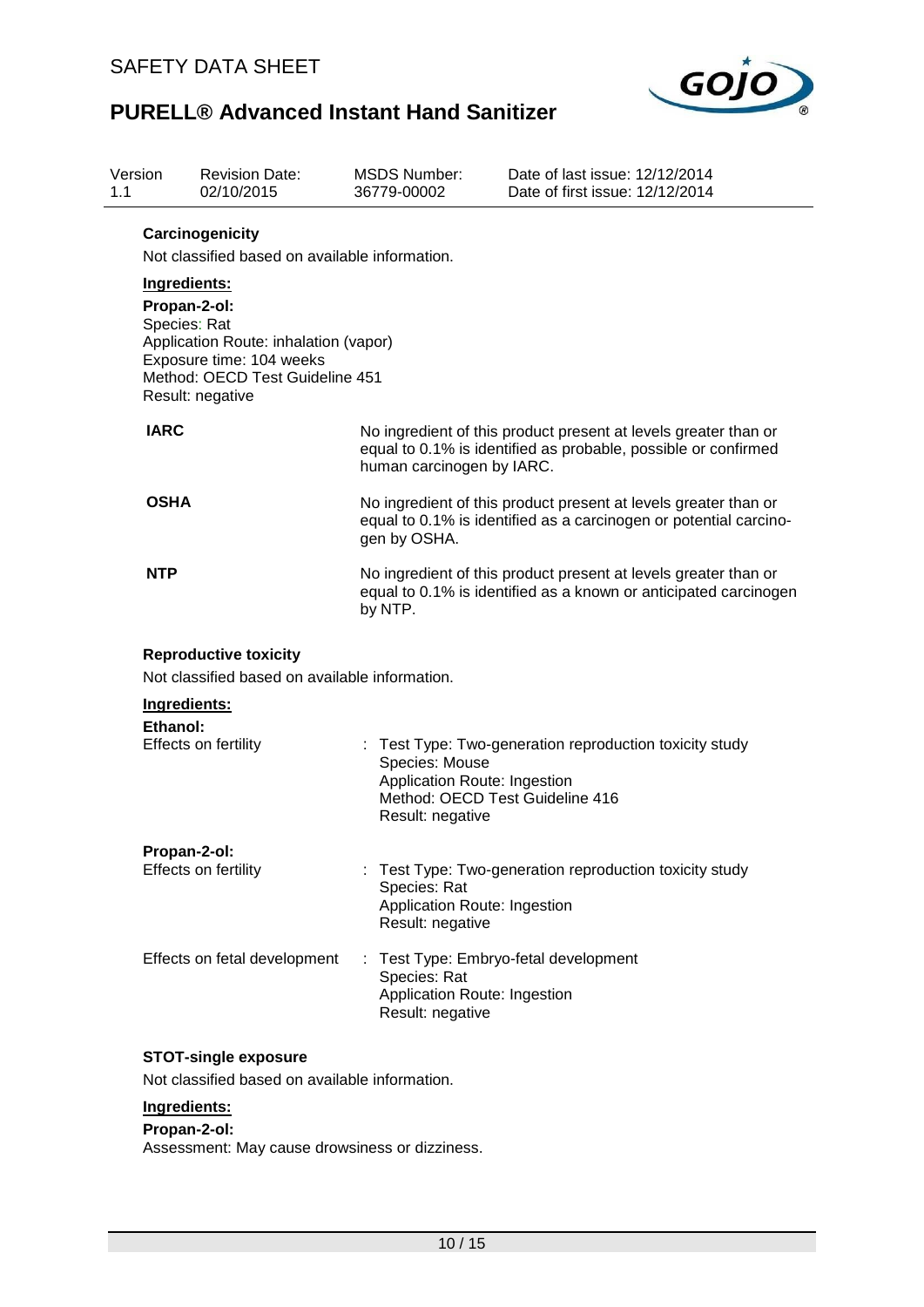

| Version | <b>Revision Date:</b> | MSDS Number: |
|---------|-----------------------|--------------|
| 1.1     | 02/10/2015            | 36779-00002  |

Date of last issue: 12/12/2014 Date of first issue: 12/12/2014

### **STOT-repeated exposure**

Not classified based on available information.

### **Repeated dose toxicity**

### **Ingredients:**

**Ethanol:** Species: Rat NOAEL: 2,400 mg/kg Application Route: Ingestion Exposure time: 2 y

#### **Propan-2-ol:**

Species: Rat NOAEL: 5000 ppm Application Route: inhalation (vapor) Exposure time: 104 w Method: OECD Test Guideline 413

#### **Aspiration toxicity**

Not classified based on available information.

### **SECTION 12. ECOLOGICAL INFORMATION**

### **Ecotoxicity**

| Ingredients:                                           |                                                                                                                     |
|--------------------------------------------------------|---------------------------------------------------------------------------------------------------------------------|
| Ethanol:<br>Toxicity to fish                           | : LC50 (Pimephales promelas (fathead minnow)): > 1,000 mg/l<br>Exposure time: 96 h                                  |
| Toxicity to daphnia and other<br>aquatic invertebrates | $\therefore$ EC50 (Daphnia magna (Water flea)): > 1,000 mg/l<br>Exposure time: 48 h                                 |
| Toxicity to algae                                      | : EC50 (Chlorella vulgaris (Fresh water algae)): 275 mg/l<br>Exposure time: 72 h<br>Method: OECD Test Guideline 201 |
| aquatic invertebrates<br>(Chronic toxicity)            | Toxicity to daphnia and other : NOEC (Daphnia magna (Water flea)): 9.6 mg/l<br>Exposure time: 9 d                   |
| Toxicity to bacteria                                   | : EC50 (Photobacterium phosphoreum): 32.1 mg/l<br>Exposure time: 0.25 h                                             |
| Propan-2-ol:<br>Toxicity to fish                       | : LC50 (Pimephales promelas (fathead minnow)): 10,000 mg/l<br>Exposure time: 96 h                                   |
| aquatic invertebrates                                  | Toxicity to daphnia and other : EC50 (Daphnia magna (Water flea)): > 10,000 mg/l<br>Exposure time: 24 h             |
| Toxicity to algae                                      | : ErC50 (Scenedesmus quadricauda (Green algae)): > 1,800<br>mg/l                                                    |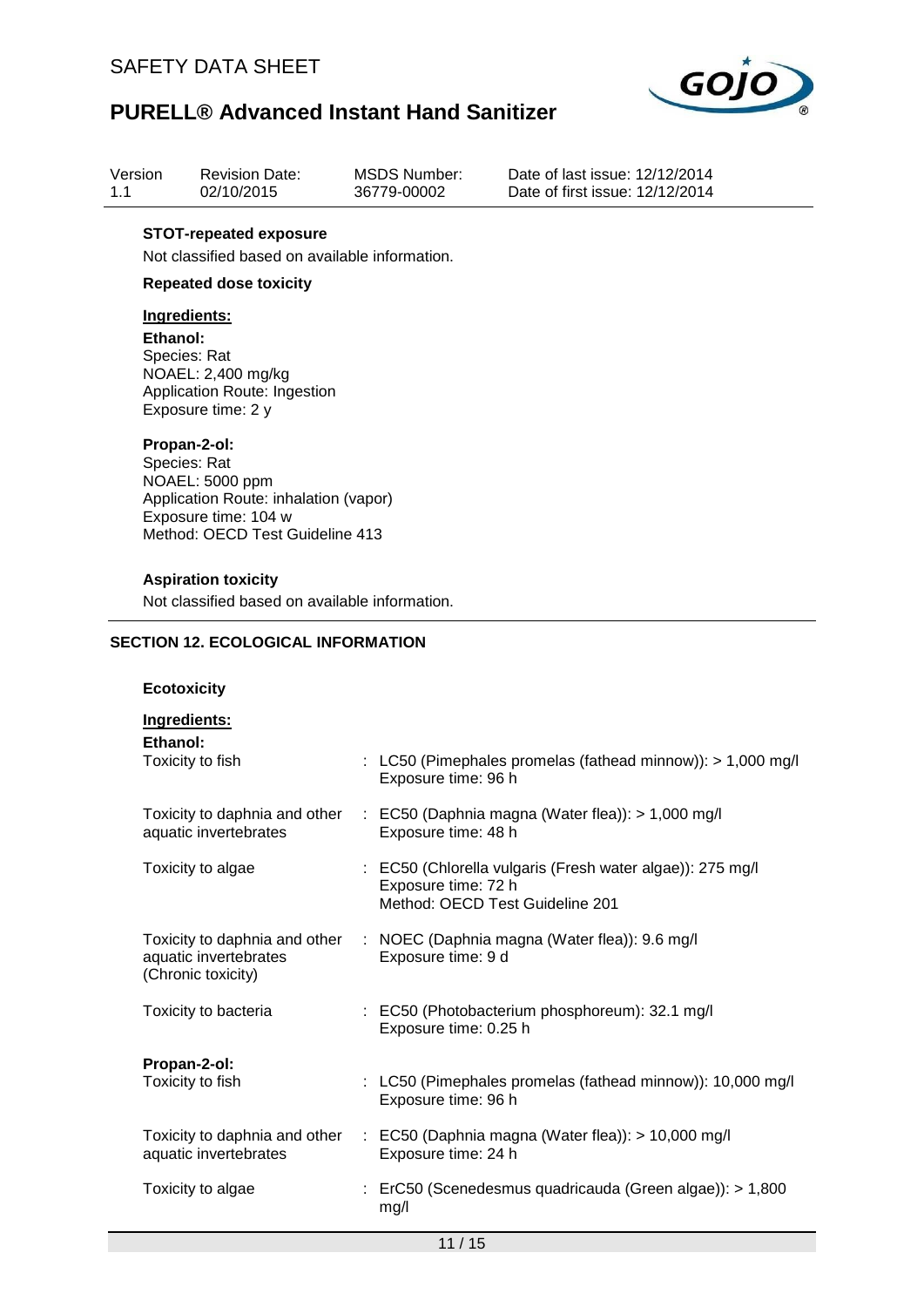

| Version<br>1.1 | <b>Revision Date:</b><br>02/10/2015                                    | <b>MSDS Number:</b><br>36779-00002                                              | Date of last issue: 12/12/2014<br>Date of first issue: 12/12/2014 |
|----------------|------------------------------------------------------------------------|---------------------------------------------------------------------------------|-------------------------------------------------------------------|
|                | Toxicity to bacteria                                                   | Exposure time: 8 d<br>Exposure time: 16 h                                       | : EC50 (Pseudomonas putida): > 1,050 mg/l                         |
|                | <b>Persistence and degradability</b>                                   |                                                                                 |                                                                   |
|                | Ingredients:<br>Ethanol:<br>Biodegradability                           | : Result: Readily biodegradable.<br>Biodegradation: 84 %<br>Exposure time: 20 d |                                                                   |
|                | Propan-2-ol:<br>Biodegradability                                       | : Result: rapidly degradable                                                    |                                                                   |
|                | <b>Bioaccumulative potential</b>                                       |                                                                                 |                                                                   |
|                | Ingredients:<br>Ethanol:<br>Partition coefficient: n-<br>octanol/water | log Pow: -0.35                                                                  |                                                                   |
|                | Propan-2-ol:<br>Partition coefficient: n-<br>octanol/water             | log Pow: 0.05                                                                   |                                                                   |
|                | <b>Mobility in soil</b>                                                |                                                                                 |                                                                   |
|                | No data available                                                      |                                                                                 |                                                                   |
|                | <b>Other adverse effects</b><br>No data available                      |                                                                                 |                                                                   |
|                | <b>SECTION 13. DISPOSAL CONSIDERATIONS</b>                             |                                                                                 |                                                                   |

| <b>Disposal methods</b><br>Waste from residues | : Dispose of in accordance with local regulations.                                                                                                                                              |
|------------------------------------------------|-------------------------------------------------------------------------------------------------------------------------------------------------------------------------------------------------|
| Contaminated packaging                         | : Dispose of as unused product.<br>Empty containers should be taken to an approved waste<br>handling site for recycling or disposal.<br>Do not burn, or use a cutting torch on, the empty drum. |

# **SECTION 14. TRANSPORT INFORMATION**

### **International Regulation**

### **UNRTDG**

| UN number            | : UN 1987          |
|----------------------|--------------------|
| Proper shipping name | : ALCOHOLS, N.O.S. |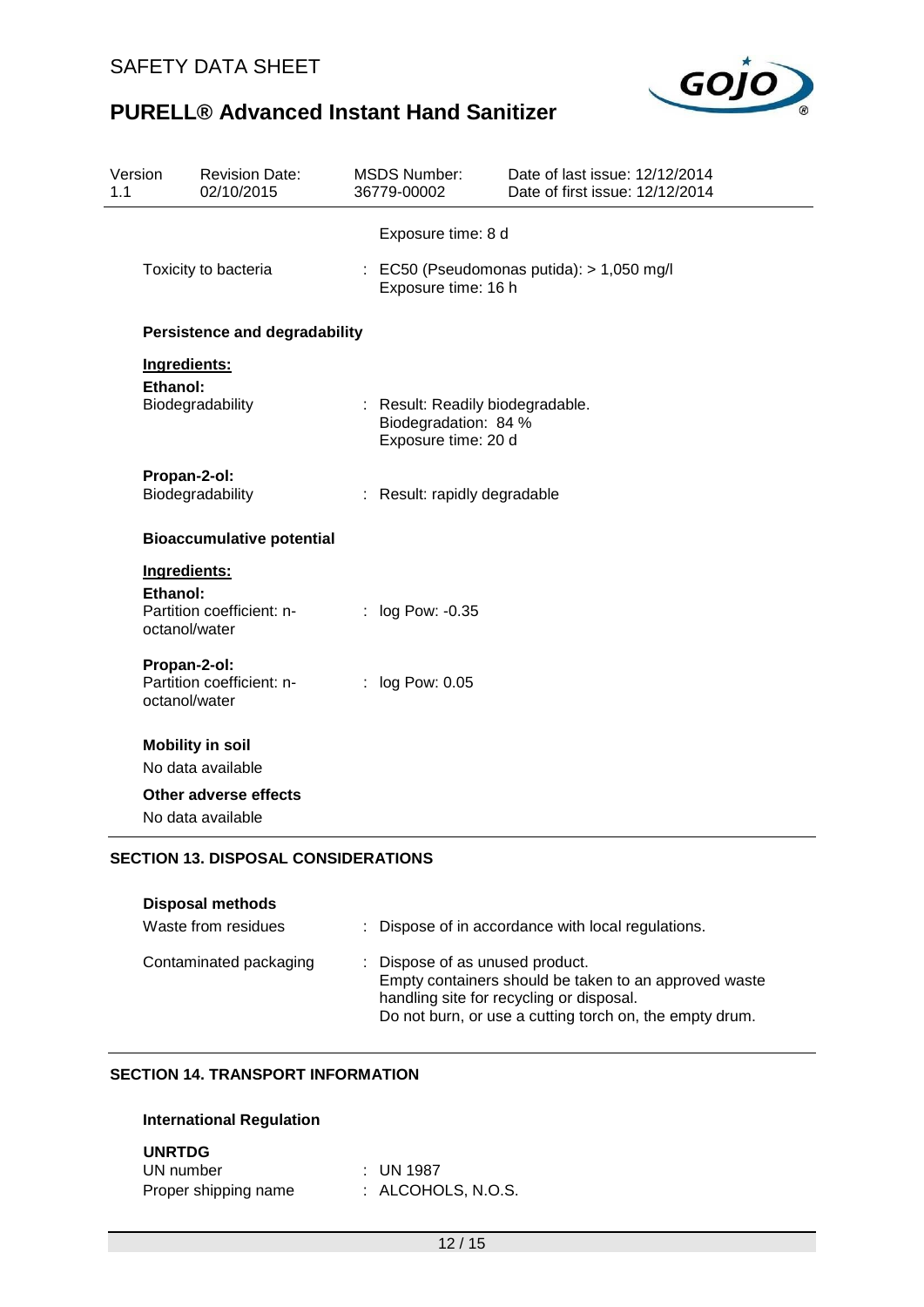

| Version<br><b>Revision Date:</b><br>02/10/2015<br>1.1                                                                                                                              | MSDS Number:<br>36779-00002                                                                                             | Date of last issue: 12/12/2014<br>Date of first issue: 12/12/2014        |
|------------------------------------------------------------------------------------------------------------------------------------------------------------------------------------|-------------------------------------------------------------------------------------------------------------------------|--------------------------------------------------------------------------|
| Class<br>Packing group<br>Labels                                                                                                                                                   | (Ethanol, Propan-2-ol)<br>: 3<br>$\therefore$ III<br>$\therefore$ 3                                                     |                                                                          |
| <b>IATA-DGR</b><br>UN/ID No.<br>Proper shipping name<br>Class<br>Packing group<br>Labels<br>Packing instruction (cargo<br>aircraft)<br>Packing instruction<br>(passenger aircraft) | $\pm$ UN 1987<br>: Alcohols, n.o.s.<br>(Ethanol, Propan-2-ol)<br>3<br>: III<br>Flammable Liquids<br>÷<br>: 366<br>: 355 |                                                                          |
| <b>IMDG-Code</b><br>UN number<br>Proper shipping name<br>Class<br>Packing group<br>Labels<br>EmS Code<br>Marine pollutant                                                          | : UN 1987<br>: ALCOHOLS, N.O.S.<br>(Ethanol, Propan-2-ol)<br>3<br>: III<br>3<br>$: F-E, S-D$<br>: no                    |                                                                          |
| Not applicable for product as supplied.                                                                                                                                            |                                                                                                                         | Transport in bulk according to Annex II of MARPOL 73/78 and the IBC Code |
| <b>Domestic regulation</b><br><b>49 CFR</b><br>UN/ID/NA number<br>Proper shipping name                                                                                             | : UN 1987<br>: ALCOHOLS, N.O.S.                                                                                         |                                                                          |

| Proper shipping name | . ALUUNULƏ, IV.U.Ə. |
|----------------------|---------------------|
| Class                | : 3                 |
| Packing group        | : III               |
| Labels               | : FLAMMABLE LIQUID  |
| <b>ERG Code</b>      | : 127               |
| Marine pollutant     | no                  |
|                      |                     |

### **SECTION 15. REGULATORY INFORMATION**

## **EPCRA - Emergency Planning and Community Right-to-Know**

### **CERCLA Reportable Quantity**

This material does not contain any components with a CERCLA RQ.

### **SARA 304 Extremely Hazardous Substances Reportable Quantity**

This material does not contain any components with a section 304 EHS RQ.

## **SARA 311/312 Hazards** : Fire Hazard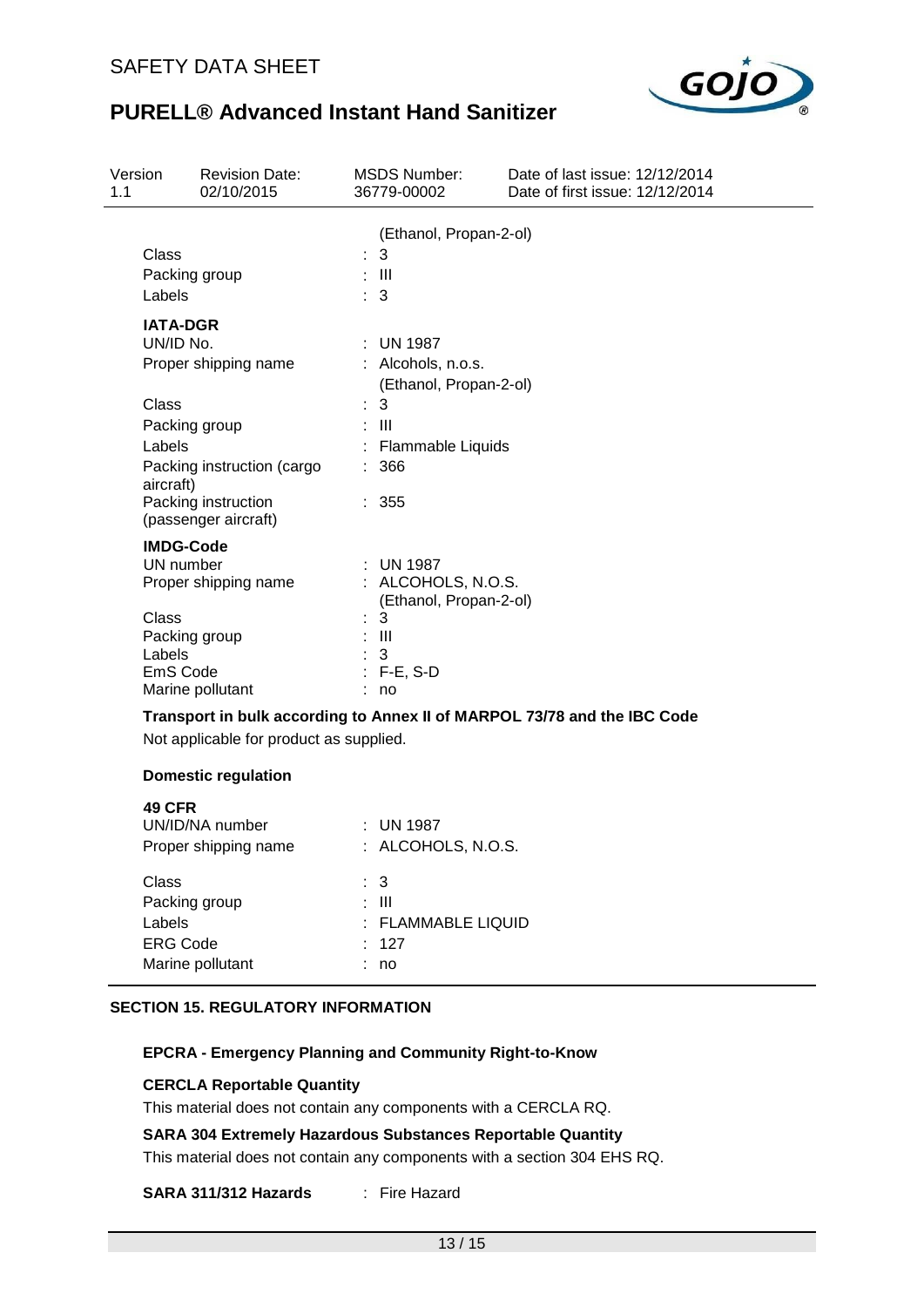

| <b>Revision Date:</b><br>02/10/2015 | <b>MSDS Number:</b>                                                                                                                           | Date of last issue: 12/12/2014 |                                                                                                                                                                               |
|-------------------------------------|-----------------------------------------------------------------------------------------------------------------------------------------------|--------------------------------|-------------------------------------------------------------------------------------------------------------------------------------------------------------------------------|
|                                     |                                                                                                                                               |                                |                                                                                                                                                                               |
| <b>SARA 302</b>                     |                                                                                                                                               |                                |                                                                                                                                                                               |
| <b>SARA 313</b>                     | : The following components are subject to reporting levels<br>established by SARA Title III, Section 313:                                     |                                |                                                                                                                                                                               |
|                                     | Propan-2-ol                                                                                                                                   | 67-63-0                        | 3.4086%                                                                                                                                                                       |
| <b>US State Regulations</b>         |                                                                                                                                               |                                |                                                                                                                                                                               |
|                                     |                                                                                                                                               |                                |                                                                                                                                                                               |
| Ethanol                             |                                                                                                                                               | 64-17-5                        | $50 - 70%$                                                                                                                                                                    |
| Water                               |                                                                                                                                               | 7732-18-5                      | $30 - 50%$                                                                                                                                                                    |
|                                     |                                                                                                                                               | 67-63-0                        | $1 - 5%$                                                                                                                                                                      |
|                                     |                                                                                                                                               |                                |                                                                                                                                                                               |
| Ethanol                             |                                                                                                                                               | 64-17-5                        | $50 - 70%$                                                                                                                                                                    |
| Water                               |                                                                                                                                               | 7732-18-5                      | $30 - 50%$                                                                                                                                                                    |
|                                     |                                                                                                                                               | 67-63-0                        | $1 - 5%$                                                                                                                                                                      |
| <b>California Prop 65</b>           | This product does not contain any chemicals known to the<br>State of California to cause cancer, birth, or any other<br>reproductive defects. |                                |                                                                                                                                                                               |
|                                     | Pennsylvania Right To Know<br>Propan-2-ol<br><b>New Jersey Right To Know</b><br>Propan-2-ol                                                   | 36779-00002                    | Date of first issue: 12/12/2014<br><b>Acute Health Hazard</b><br>: No chemicals in this material are subject to the reporting<br>requirements of SARA Title III, Section 302. |

AICS : All ingredients listed or exempt.

### **Inventories**

AICS (Australia), DSL (Canada), IECSC (China), REACH (European Union), ENCS (Japan), ISHL (Japan), KECI (Korea), NZIoC (New Zealand), PICCS (Philippines), NECSI (Taiwan), TSCA (USA)